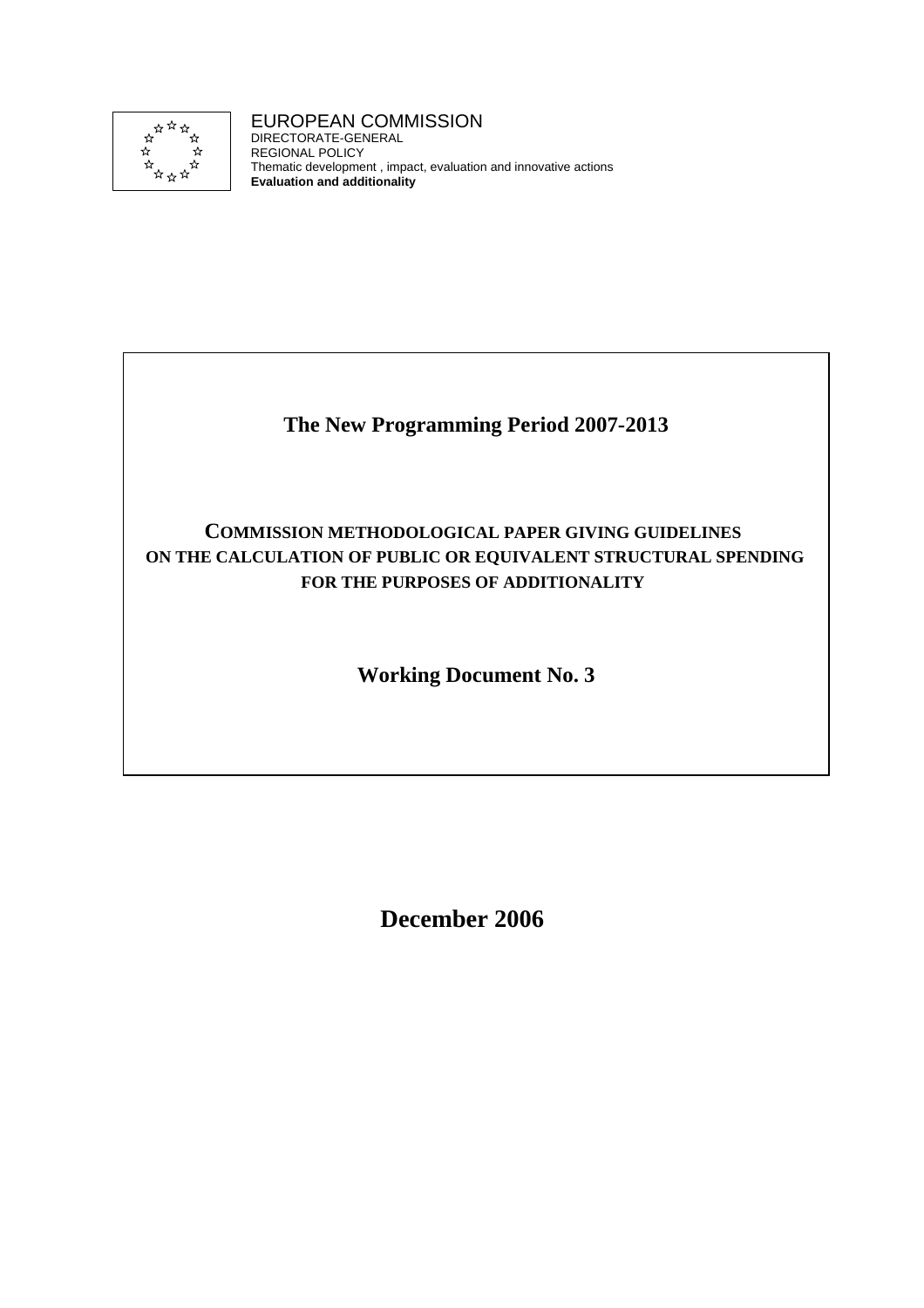## **Table of contents**

| ANNEX A:        |  |
|-----------------|--|
| <b>ANNEX B:</b> |  |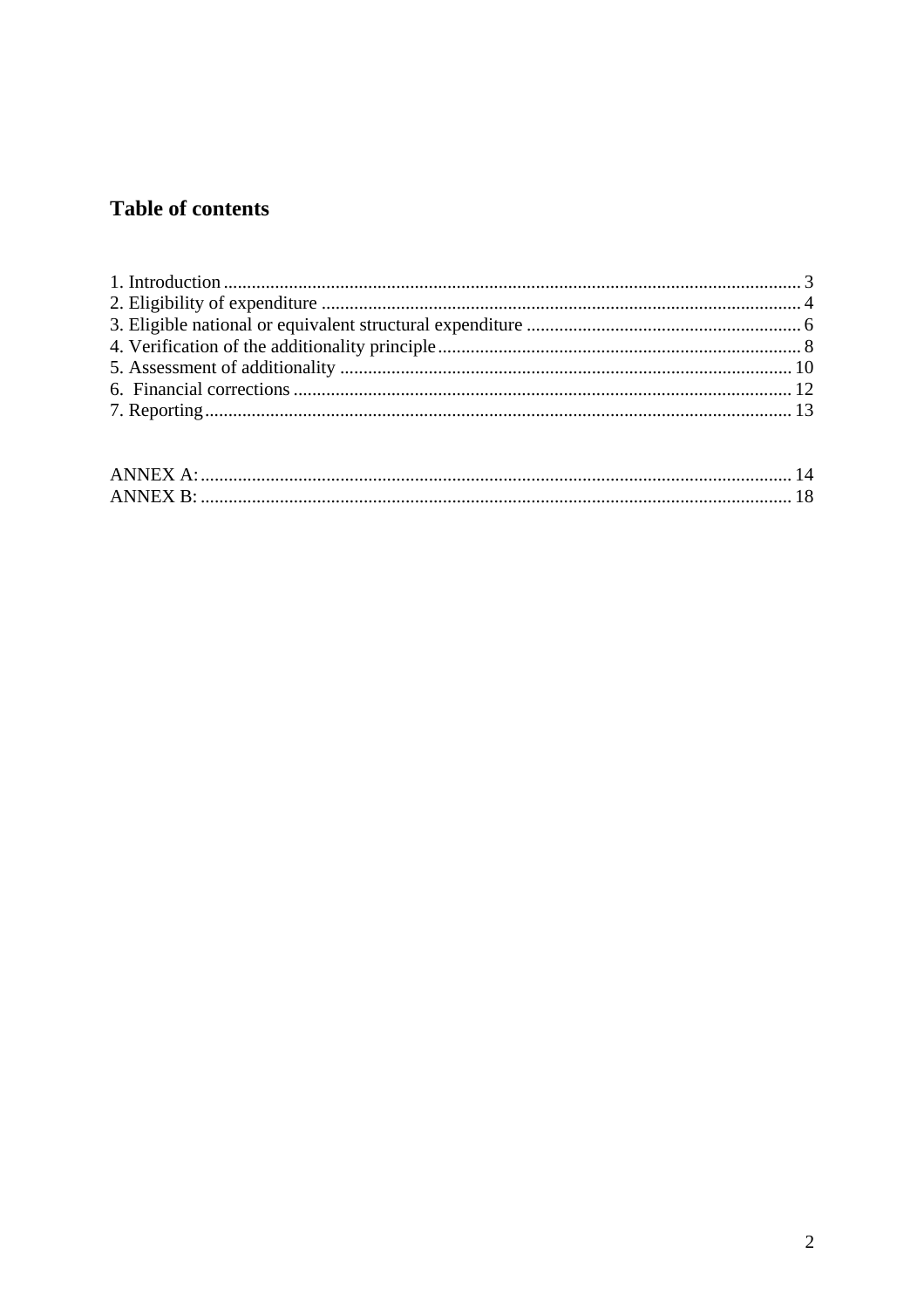# <span id="page-2-0"></span>**1. Introduction**

Article 15 of the new regulation *(Regulation (EC) No 1083/2006*) laying down the general provisions for the Structural Funds retains the basic elements of Article 11 of the previous regulation (1260/99) as regards the principle of additionality. The underlying rationale states that EU Structural Funds may not replace the national or equivalent expenditure by a Member State.

The process of assessment will be threefold.

- Ex-ante assessment included in the drafting of the National Strategic Reference Framework;
- Mid-term assessment in 2011;
- Ex-post assessment in 2016.

The level of expenditure to be maintained in 2007/2013 will be, as a general rule, at least equal to the amount of average annual expenditure in real terms in the previous programming period. This targeted reference level shall be determined in accordance with the general macroeconomic conditions in which the financing is carried out. Account will be taken of specific or exceptional economic circumstances such as privatisations as well as an exceptional level of public or equivalent structural expenditure by a Member State in the previous programming period.

As in the previous regulation, the Commission may revise at the mid-term assessment phase, in consultation with a Member State, the targeted level of structural spending if the economic situation of the Member State has significantly changed meanwhile, resulting in a different development of public revenues.

However, two major innovations are introduced, namely:

- Additionality will only be verified with respect to the Convergence Objective which replaces the previous Objective 1.
- If a Member State fails to prove by the  $30<sup>th</sup>$  of June 2016 that it has respected the principle of additionality the Commission may proceed to a financial correction in accordance with procedure laid down in Article 99 (5) of Regulation 1083/2006.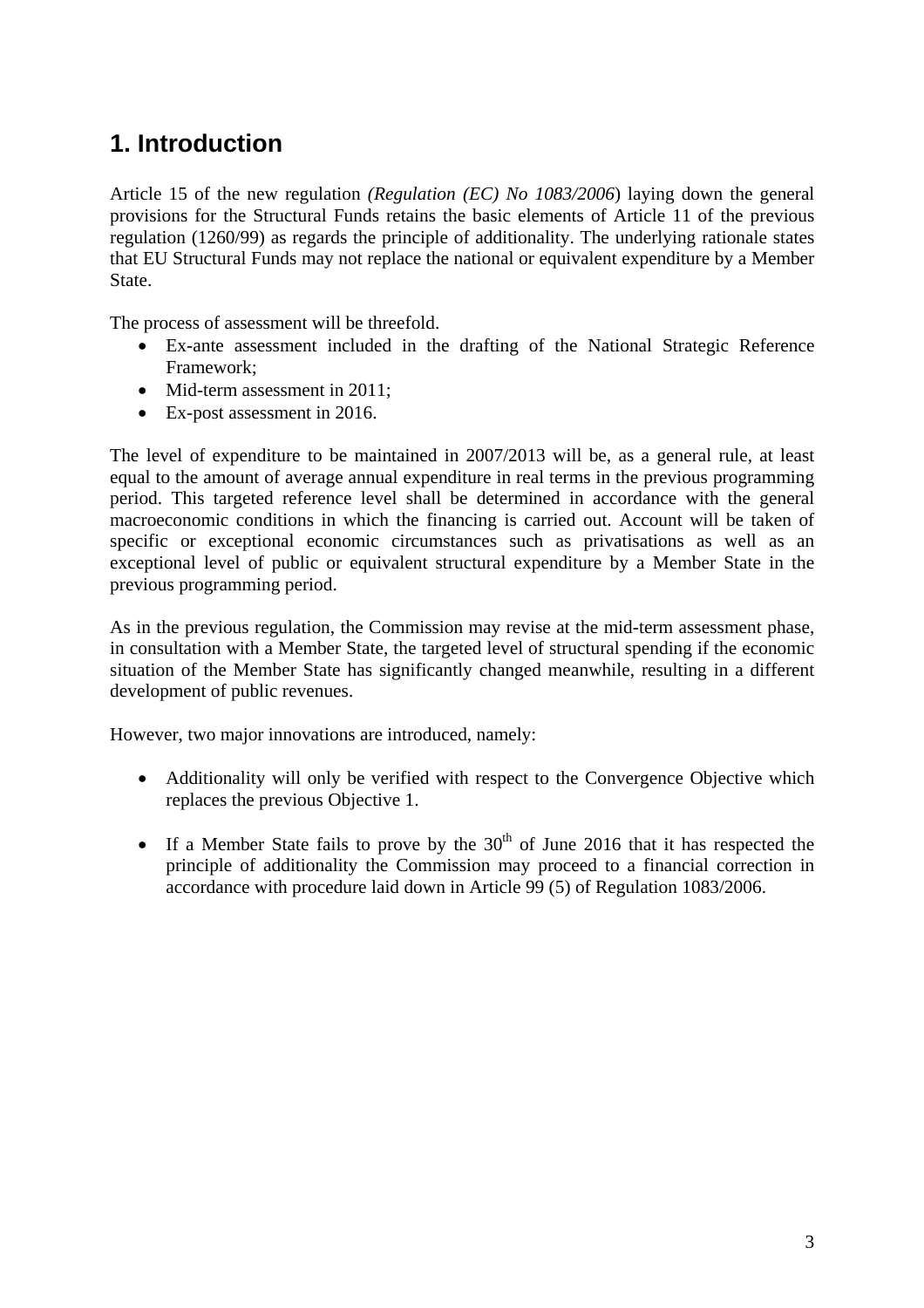# <span id="page-3-0"></span>**2. Eligibility of expenditure**

It is essential that only payments under the eligible categories appear in the additionality tables (see point 4). The table is unchanged from the previous programming period and should be completed with outturn spending figures for 2000/2005 (2004/2005 in the case of the 10 new Member States, Bulgaria, and Romania) and forecasts for 2007/2013. The figures should be in euro at 2006 prices. As a general rule the GDP price deflator is to be used. Any departure from this general rule must be clearly justified. Any Structural Fund spending and national co-financing carried out in the new programming period but committed under previous programmes should be included in the 2007/2013 figures.

Since the eligible categories of public and equivalent spending have normally not been modified Member States should continue to use the existing methodologies for gathering the necessary data.

#### **Types of eligible expenditure**

Eligible structural expenditure is classified under three main categories as in the previous period plus a residual category 'Others'.

#### **i) Basic infrastructure:**

Capital expenditure on transport, telecommunications, energy, water, environmental protection and health is considered as eligible. "Water" includes any public or similar investment in water supply, i.e. capture (including dams), treatment and distribution of water. Environment includes public or similar investment in drainage networks, treatment and control of urban, agricultural and industrial waste water as well as treatment, control and storage of other urban agricultural and industrial waste. In the 10 Member States which joined the Union in 2004 and from the date of their accession, Romania and Bulgaria, housing projects will be eligible in 2007/2013 programming period<sup>1</sup>.

#### **ii) Human resources:**

1

Capital expenditure on education, training, research and development is considered as eligible. Current expenditure in the following fields can be eligible:

- Education: teacher training, total cost of technical secondary education<sup>2</sup> and higher education, post graduate scholarships;
- Training: total cost of training courses and training of instructors;
- Research and development: *operational expenditure for the provision of services to firms as regards the diffusion of technologies and applied research*; training and specialised training for researchers, technicians and research managers; research scholarships.

 $1$  (Detailed provisions are laid down in Commission Reguation (EC) No 1828/2006).

<sup>&</sup>lt;sup>2</sup> Where it would be extremely difficult to isolate the operating costs of secondary technical education from expenditure on secondary education in general, total operating expenditure of secondary education may be used.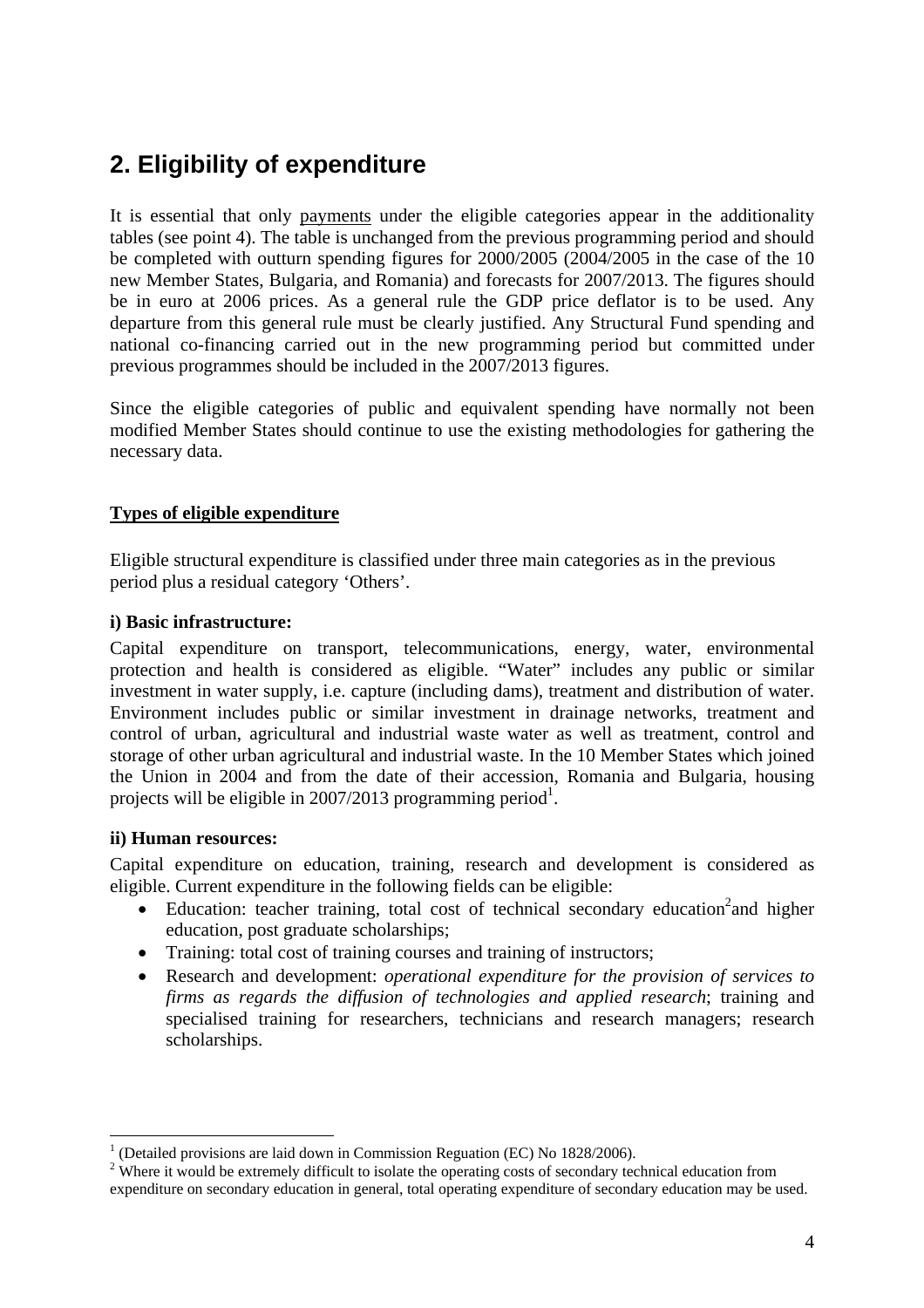#### **iii) Productive environment:**

Expenditure aimed to promote activities in the productive sectors, including local economic infrastructures and aid to business, industry and services and tourism. Agriculture and rural development as well as fisheries are excluded as not being eligible areas under Structural Funds.

#### **iv) Others:**

The main component of this category should be technical assistance and similar small spending items to the extent that they contribute to regional development. This category has , in the past, been used for some large spending items on the grounds that it is difficult to fit them into the definitions at points i) , ii) , or iii). Where this is genuinely unavoidable, a detailed breakdown must be provided with explanatory notes. Note that this category cannot itself contain a sub-category 'Others'.

Whereas changes in national, regional or local budget nomenclatures have occurred, Member States are invited to supply updated information on the budget lines and chapters used to compile the additionality table together with the most recent data<sup>3</sup>.

For Member States which are not entirely covered by the Convergence Objective – e.g. this is the case for Czech Republic, Hungary, Slovakia whose capital regions will not be eligible -, the national tables will not include the expenditure for the non-eligible regions. Where regional data are not available, methods of statistical estimation may be used. Member States are invited to justify the choice of statistical criteria  $-$  e.g. population shares of eligible regions, GDP or GFCF – to take out non eligible regions.

1

<sup>3</sup> *The full additionality table can be found in annex A*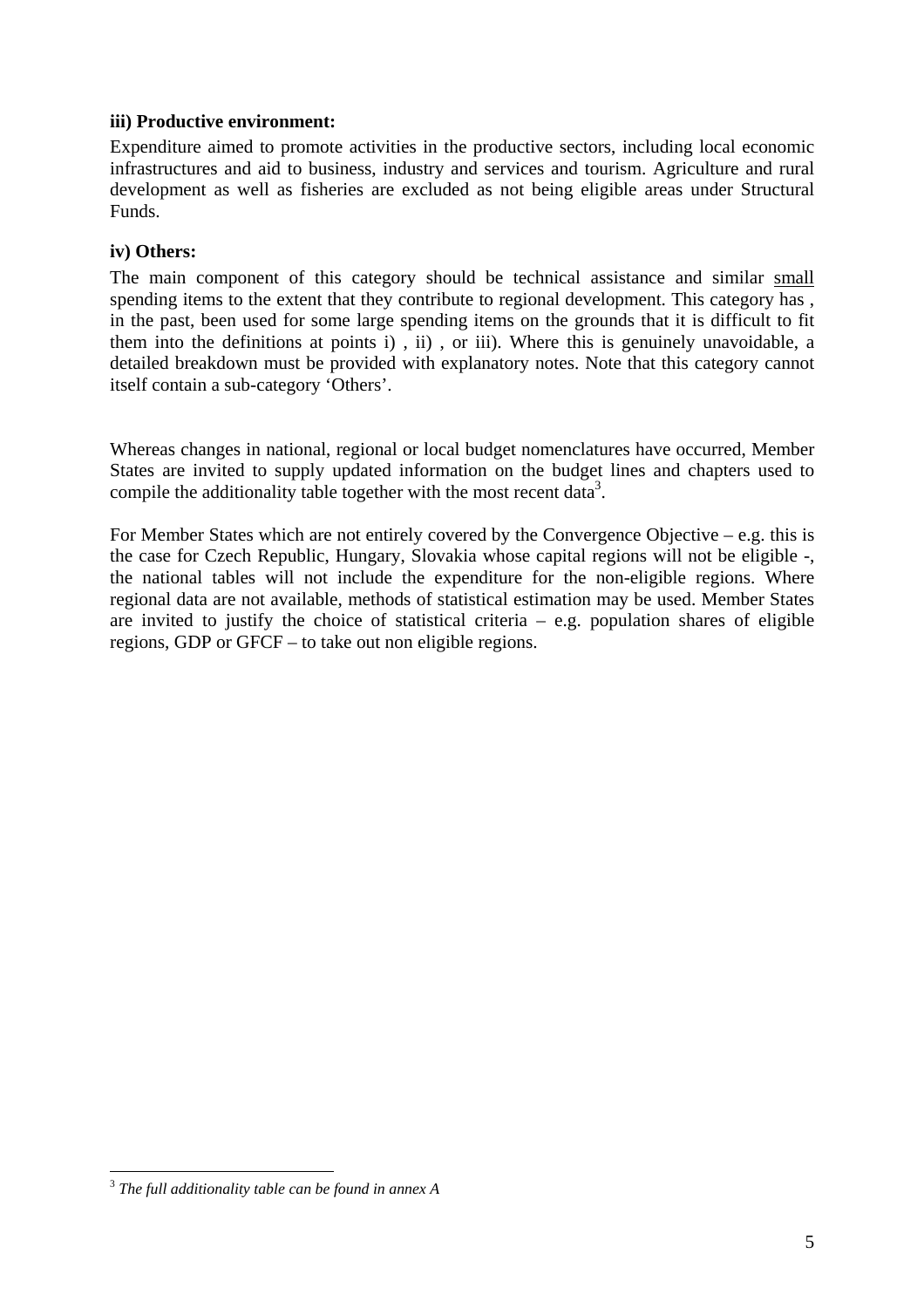## <span id="page-5-0"></span>**3. Eligible national or equivalent structural expenditure**

In accordance with the Regulation 1083/2006 (Art.2 §5), the concept of eligible national public expenditure covers all public or equivalent structural spending originating from the budget of the State, regional or local authorities which could benefit from Structural Fund (SF) aid even if only part of this expenditure is in fact co-financed by the SF. Similar expenditure includes 'any contribution to the financing of the operations whose origin is the budget of any public law bodies or associations of one or more regional or local authorities or public law bodies'.

The verification of additionality includes total public expenditure in eligible fields in both budget and off-budget expenditure. Depending on the structure of public finances of every single Member State, the data may therefore include state, regions and municipalities, as well as public enterprises, public bodies and off-budget funds at the national, regional and local level. However, it would be advisable to discuss with the Commission the specific design of the data system e.g. in terms of which public bodies should be included and how to avoid double-counting.

For example, if municipal authorities have significant own resources (from taxation, borrowing etc.) and they are responsible for a significant share of total spending in eligible fields (e.g. education, transport infrastructure…); the data monitoring system should include their final expenditure. Conversely, if municipal authorities are financed by state transfers and their share of total eligible expenditure is fairly low, it may be possible to opt for a 'top-down' approach not including data from them in the monitoring system.

Spending by public service bodies having their own independent budget should also be included. Member States should explicitly state, which administrative levels and public enterprises have been included or excluded, motivating their decision.

Special provisions are for:

- **Cohesion Fund.** If a MS is eligible for CF, the national co-financing expenditure in CF projects is considered as eligible and must therefore be included. Cohesion Fund aid, however, must not be included.
- **Community Initiatives and pre-accession instruments.** Since national co-financing will anyhow be included, no separate mention is needed for those initiatives/instruments.
- **Loans from international financing institutions.** The verification of additionality focuses on eligible public expenditure, rather than on the sources of financing. Therefore, expenditure originating from international financing institutions loans may be included in the additionality tables, provided that it is in eligible fields and as long as final payments are made by public authorities. For example, expenditure based on a loan to a regional authority to build a road would be included, but expenditure based on a loan to a private enterprise would not be considered.
- **Public enterprises.** Whereas public enterprises are privatised, their expenditure is excluded from the additionality exercise – not only for the future, but also for the past, in order to neutralise the effect of this spending on the baseline. If a legal decision of privatising a public enterprise is taken by the end of 2005, this should not be included in the ex ante assessment. If any hindrance in completing the sale of the enterprise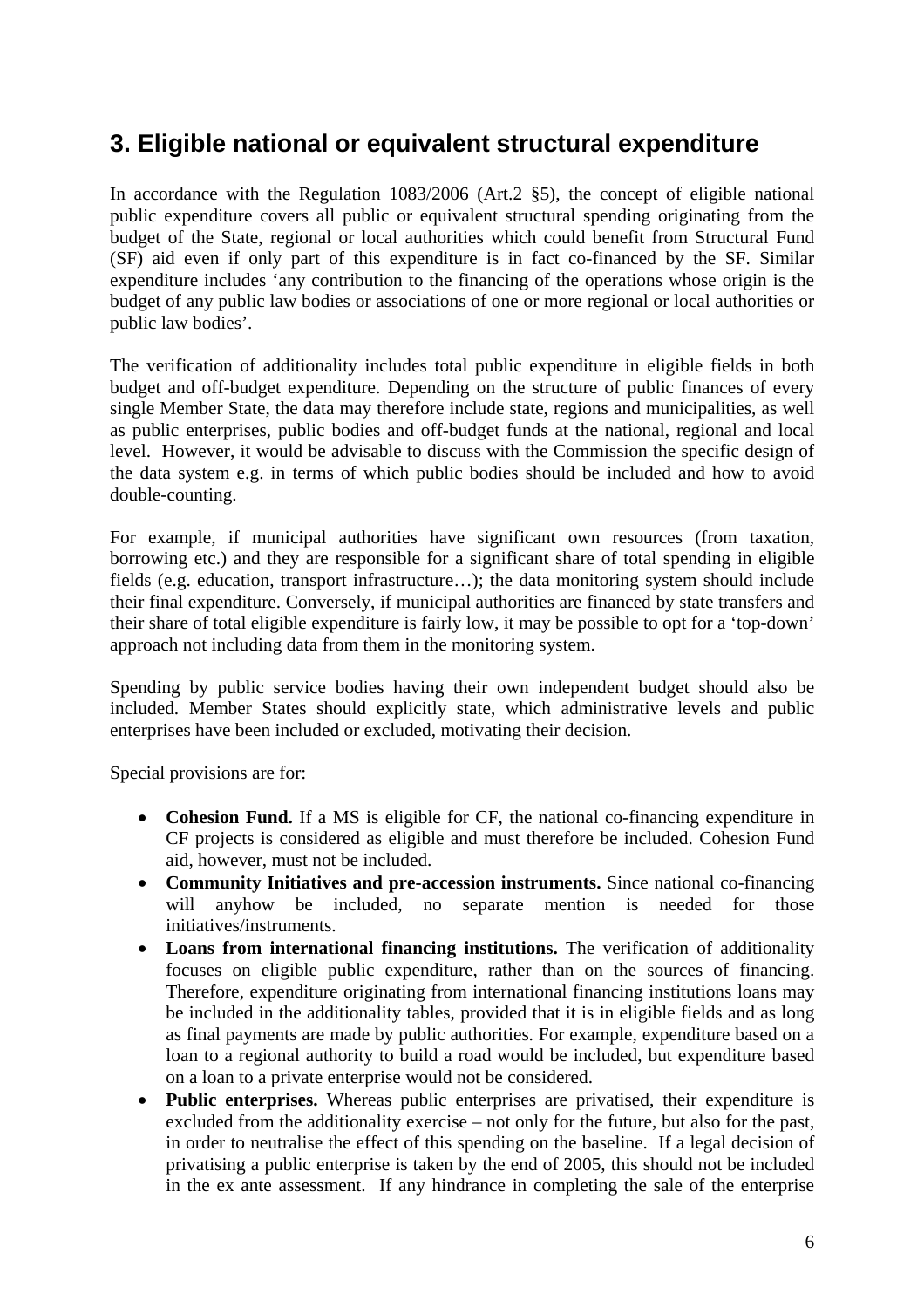arises, the national authorities should inform the Commission that it may, after all, be necessary to include the enterprise in the verification of the additionality principle. The Commission may then request the re-inclusion of the enterprise. In some cases, public enterprises are not fully privatised and the state retains a percentage of shares. The stance of those public enterprises will have to be discussed with the Commission on a case-by-case basis, depending e.g. on the percentage of shares held by the state, and the scale of the public enterprise's eligible expenditure relative to total eligible expenditure. One solution may be to include a percentage of the public enterprise's eligible expenditure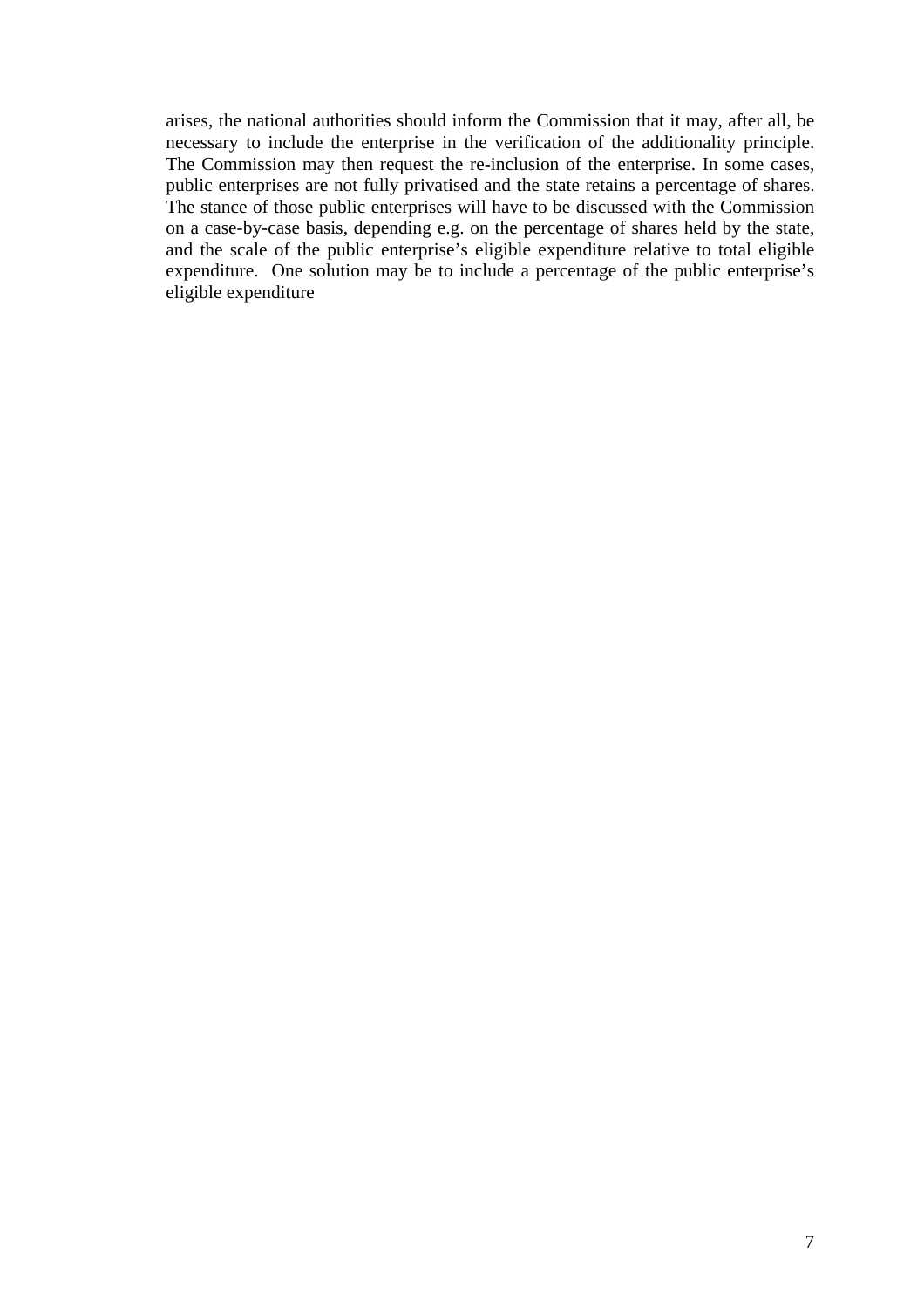# <span id="page-7-0"></span>**4. Verification of the additionality principle**

The additionality principle will be verified at the national level, not at the regional level. This does not mean, however, that expenditure from the regional and local authorities need to be excluded from the eligible expenditure. Where there are distinct regions eligible under different objectives, a regional breakdown of eligible spending would be needed.

In the ex ante phase, the additionality tables will provide the following information for each eligible category of spending at national level and regional level where appropriate. A summary table at national level must in any case be provided. All tables are to be in euro in constant prices. For Member States whose currency is not the euro, the annual average exchange rate of 2005 is to be used.

| Total        | Of which: | <b>CSF/SPD</b> | <b>CSF/SPD</b> | Outside        | Total     |
|--------------|-----------|----------------|----------------|----------------|-----------|
|              | Public    |                |                | <b>CSF/SPD</b> |           |
|              | companies |                |                |                |           |
| National $+$ | National  | EU             | National       | National       | National  |
| EU           | $+EU$     |                |                |                |           |
| $2=$         |           |                |                |                | $7 =$     |
| $4 + 5 + 6$  |           |                |                |                | $5+6=2-4$ |

#### **Annual average payments in reference period in euro at 2006 prices**.

#### **Annual average payments in 2007/2013 in euro at 2006 prices.**

| Total        | Of which: | <b>NSRF</b> | <b>NSRF</b> | Outside     | Total        |
|--------------|-----------|-------------|-------------|-------------|--------------|
|              | Public    |             |             | <b>NSRF</b> |              |
|              | companies |             |             |             |              |
| National $+$ | National  | EU          | National    | National    | National     |
| EU           | $+EU$     |             |             |             |              |
| $8=$         |           |             |             | 12          | $13=$        |
| $10+11+12$   |           |             |             |             | $11+12=8-10$ |

Additionality will be deemed to be respected ex-ante if the total of column 13 is equal to or higher than the total of column 7 in the summary national level table.

*The second set of numbers above, the figures for 2007/2013*, will be incorporated into the NSRF as the target to be achieved at the mid-term and ex-post evaluations of additionality and the comparison with the reference period will have no bearing on these evaluations. The NSRF will also include the timetable for the future assessments of additionality.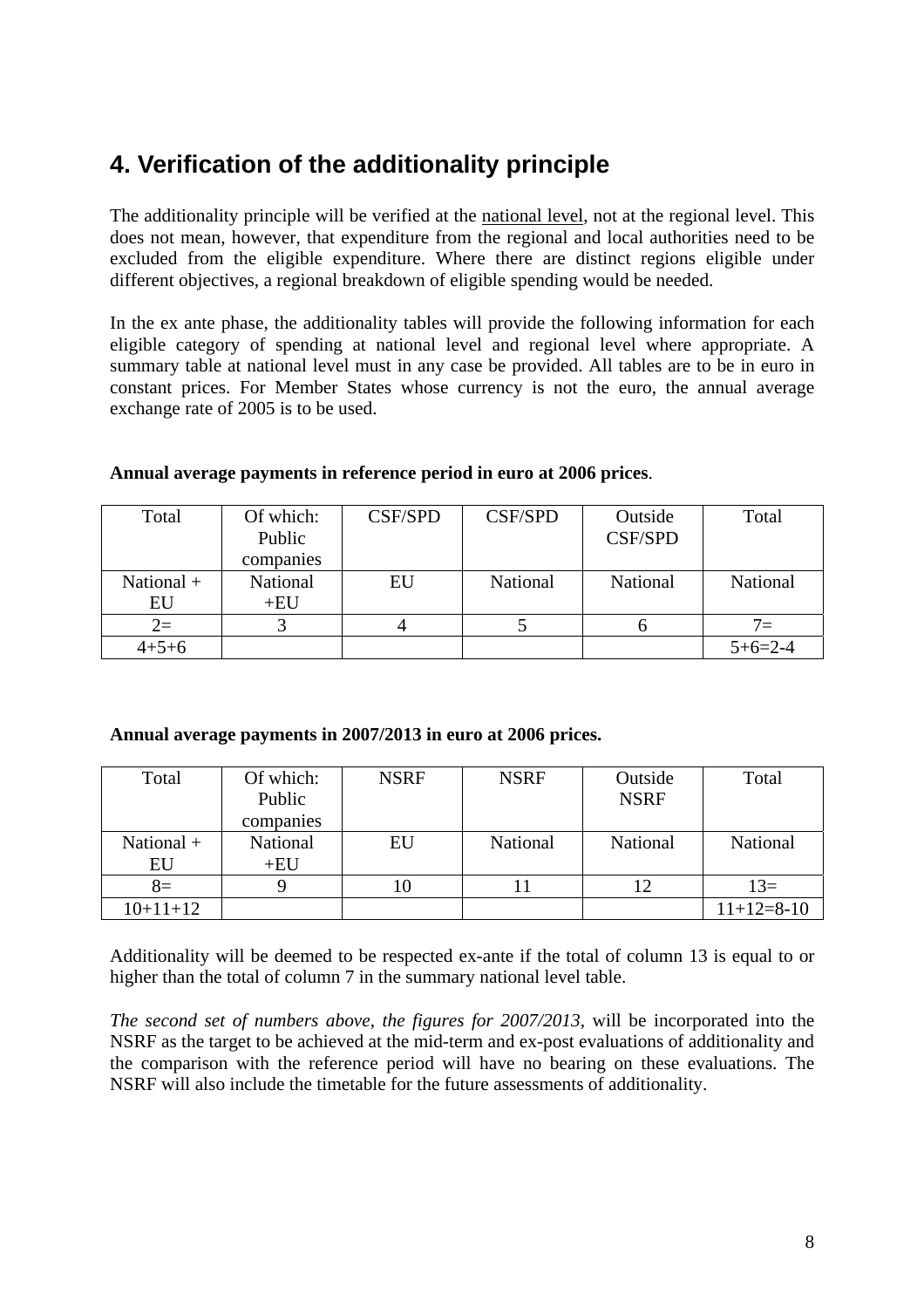The mid-term and ex-post regional and national summary tables will have the following headings:

| Total        | Of which:<br>Public<br>companies | <b>NSRF</b> | <b>NSRF</b> | Outside<br><b>NSRF</b> | Total     |
|--------------|----------------------------------|-------------|-------------|------------------------|-----------|
| National $+$ | National<br>$+EU$                | EU          | National    | National               | National  |
| EU           |                                  |             |             |                        |           |
| $2=$         |                                  |             |             | O                      | $7 =$     |
| $4 + 5 + 6$  |                                  |             |             |                        | $5+6=2-4$ |

#### **Annual average payments in 2007/2013, ex-ante, in euro at 2006 prices.**

#### **Annual average payments in 2007/2010, outturn, in euro at 2006 prices.**

| Total              | Of which:<br>Public<br>companies | <b>NSRF</b> | <b>NSRF</b> | Outside<br><b>NSRF</b> | Total        |
|--------------------|----------------------------------|-------------|-------------|------------------------|--------------|
| National $+$<br>EU | National<br>$+EU$                | EU          | National    | National               | National     |
| $8=$               |                                  | 10          |             |                        | $13=$        |
| $10+11+12$         |                                  |             |             |                        | $11+12=8-10$ |

**Annual average payments in 2007/2013, outturn, in euro at 2006 prices.** 

| Total        | Of which: | <b>NSRF</b> | <b>NSRF</b> | Outside     | Total        |
|--------------|-----------|-------------|-------------|-------------|--------------|
|              | Public    |             |             | <b>NSRF</b> |              |
|              | companies |             |             |             |              |
| National $+$ | National  | EU          | National    | National    | National     |
| EU           | $+EU$     |             |             |             |              |
|              |           |             |             |             | $13=$        |
| $10+11+12$   |           |             |             |             | $11+12=8-10$ |

Note that, for the mid term and ex-post assessments, annual tables will be required, at the regional level if appropriate, together with the summary table for the period being assessed.

*(Annexes A and B provide a detailed description of the additionality report to be prepared by each Member State eligible under the Convergence objective together with standard additionality tables .*)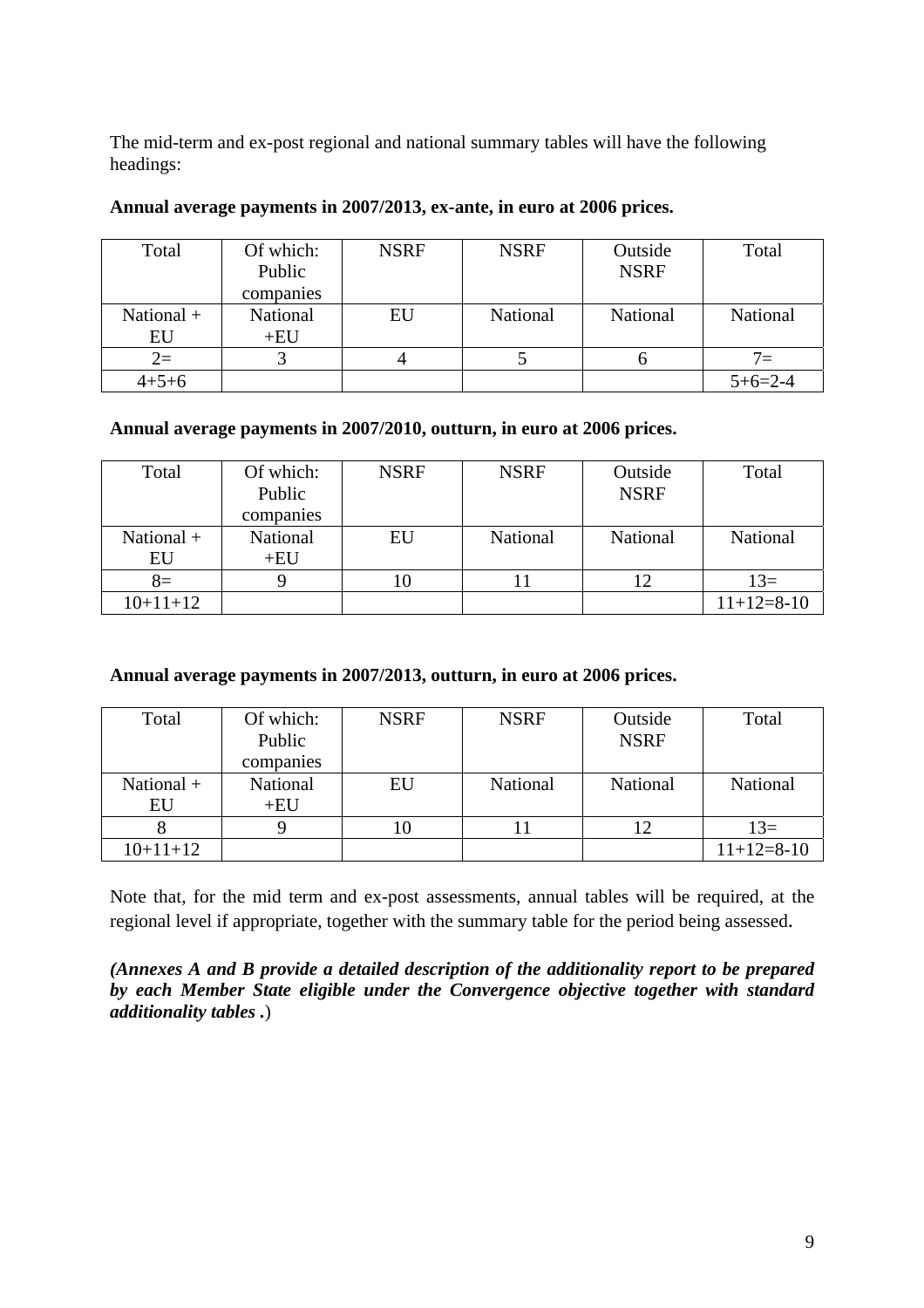# <span id="page-9-0"></span>**5. Assessment of additionality**

The respect of the additionality principle will be verified three times in the next programming period:

**Ex-ante verification:** It is conducted all through the drafting and definition of the national strategic reference frameworks. Note that before or at the same time as the adoption of the operational programmes, the Commission, following consultation with the Member State, will take a decision covering the level of expenditure guaranteeing compliance with the additionality principle, according to Article 28 of Regulation 1083/2006. The verification process must provide all the necessary supporting information on determining the expenditure level.

At this stage, the Commission and the Member States decide the level of eligible public or equivalent spending to be maintained all over the programming period. The objective is to set realistic but sufficiently ambitious targets for structural public expenditure in order to ensure the additional trait of the Structural Funds intervention. As a general rule, the average annual level of expenditure in real terms shall be at least equal to the level attained in the previous programming period. Account is to be taken of certain specific circumstances as mentioned in Art 15 of the regulation, such as:

- *The general macroeconomic conditions prevailing at the time*. Exceptional movements in the business cycles of a Member State in the past, such as prolonged periods of recession or specific risks for the future should be taken into account;
- *Ongoing or planned privatisations.* Institutional changes in the public sector of a Member State need to be taken into account and may create specific problems as regards the identification of eligible expenditure of privatised enterprises. As explained above, the exclusion or inclusion of public enterprises should be done consistently throughout both periods
- *An exceptional level of public or equivalent structural spending in the previous programming period*. In order to avoid an extensive application of this specific circumstance, the Commission will apply, where appropriate, benchmarks to ensure equal treatment of Member States, such as the level of eligible expenditure in relation to GDP or in relation to population of the eligible regions. In any circumstance, Member States will have to explain why a certain level of eligible expenditure is considered to be exceptional.

The additionality targets should be based on explicitly mentioned assumptions on public revenue, as well as the underlying macroeconomic assumptions, so as to allow for a possible revision of the reference level expenditure at mid term if the economic situation has resulted in developments significantly different from those expected. These assumptions should also be consistent with those included in the stability or convergence programmes.

Besides agreeing upon a given level of annual average eligible public or equivalent spending, the Member State may also choose to negotiate a spending profile with the Commission, determining structural spending for each year that will result in the given final annual average spending for 2007-2013. In this case, the Commission will use this information in the midterm evaluation.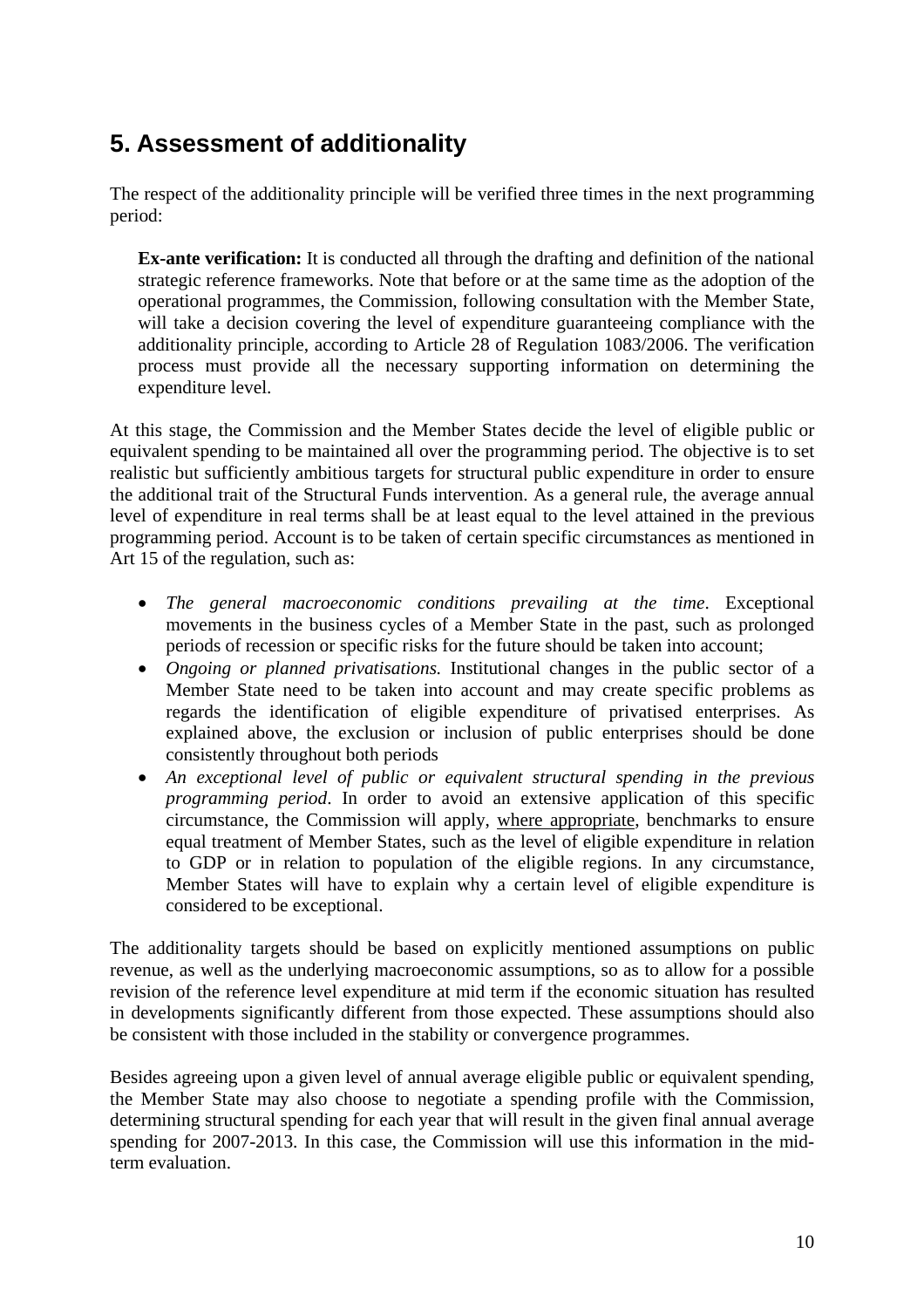#### **Mid-term review in 2011**

The additionality principle will be considered as "respected" if the annual average of national public eligible expenditure in the years 2007-2010 has reached the level of expenditure agreed on ex ante, or if the spending adheres to a predetermined spending profile agreed upon during the ex ante assessment. In the latter case, the 2007-2010 annual average structural spending of the Member State may be below the annual average for 2007-2013.

The timetable to comply with will be as follows:

- By the  $31<sup>st</sup>$  July 2011: submission of aggregate and annual tables with final data for the years 2007-2009 and provisional data for 2010.
- By the  $31<sup>st</sup>$  October 2011: if necessary, methodological corrections based on Commission's comments.
- $31<sup>st</sup>$  December 2011: deadline for submission of any further information.

The mid-term review is also an opportunity for the Member State in agreement with the Commission, to revise the level of expenditure targeted for the rest of the programming period. Such a modification will be conditional on the Member State fulfilment of its obligations in terms of meeting the deadlines stated above.

#### **Ex-post assessment by the end of June 2016**

- By the  $31<sup>st</sup>$  of January 2016: submission of aggregate and annual tables with final data for the years 2007-2013.
- By the  $31<sup>st</sup>$  of March 2016: if necessary, provision of methodological corrections based on Commission's comments.
- $30<sup>th</sup>$  of June 2016: deadline for submission of any further information required.

**Note that if a Member State fails to provide a satisfactory ex-post assessment of**  additionality by the 30<sup>th</sup> of June 2016, it will be considered as not respecting the **additionality principle.**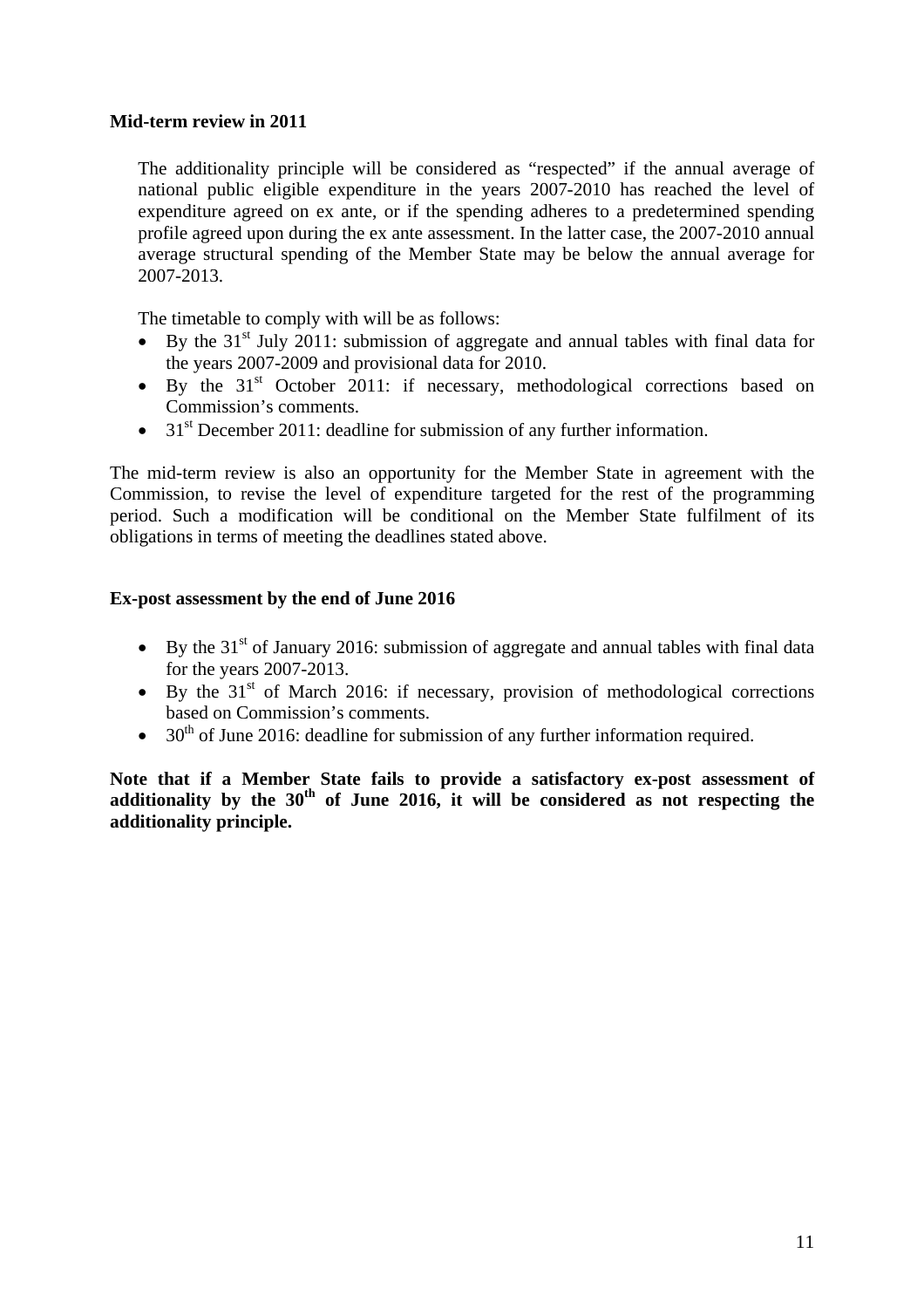## <span id="page-11-0"></span>**6. Financial corrections**

If, after the submission of all the required information, a Member State is still unable to prove that the additionality principle has been respected either by reference to the level set out in the National Strategic Reference Framework or to a modified level laid down by the mid-term review, the Commission may proceed to a financial correction in accordance with the procedure laid down in Article 99 of Regulation 1083/2006.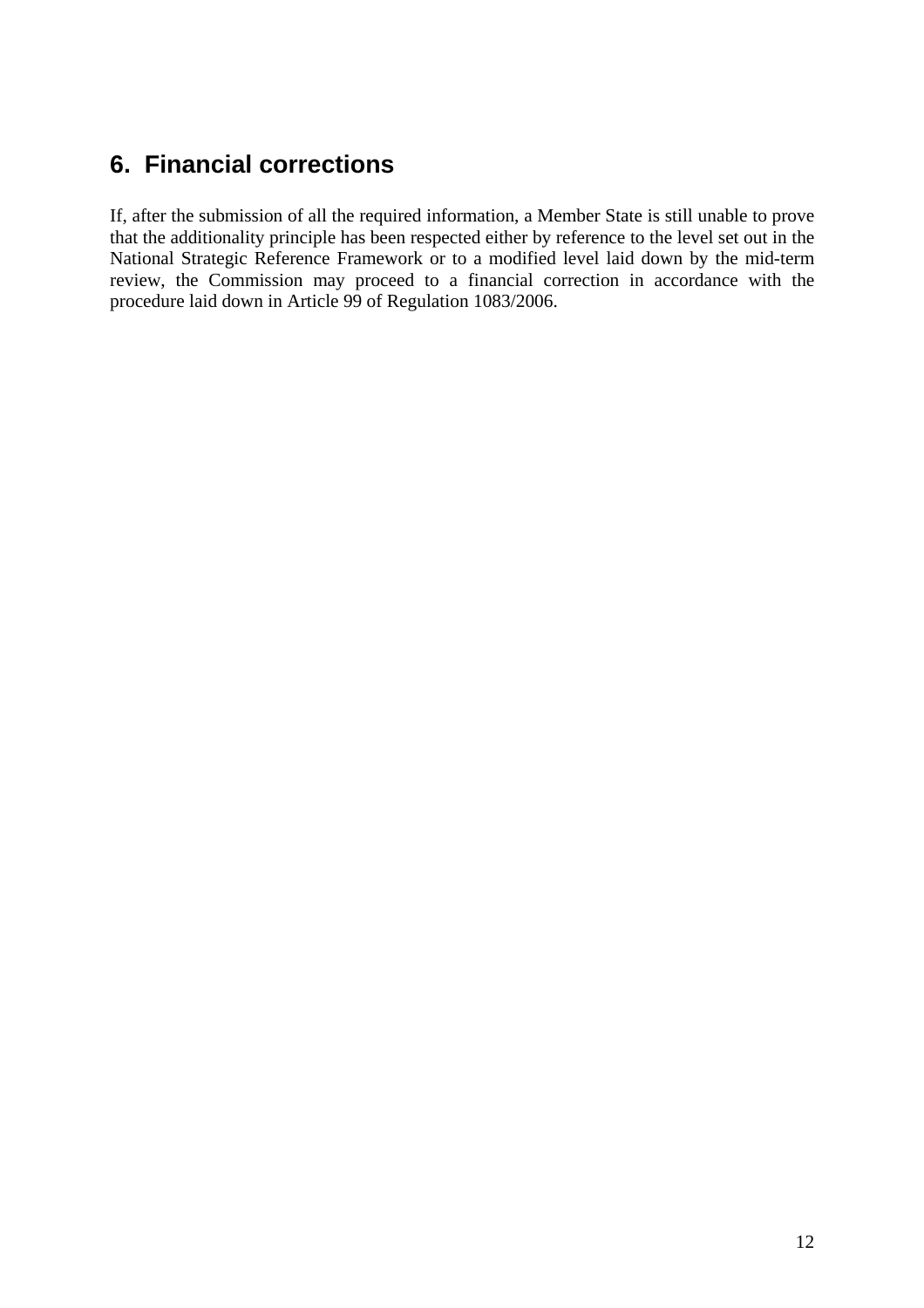# <span id="page-12-0"></span>**7. Reporting**

The results of the additionality exercise will be accompanied by a thorough description of the methodology adopted and the sources of information. A common format for the additionality reports prepared by Member States is proposed in Annex B.

Article 15 obliges the Commission to publish the results by Member State of the verification of the additionality, including the methodology and sources of information, after the conclusion of each of the three stages of verification. These reports will contain only information which is not confidential.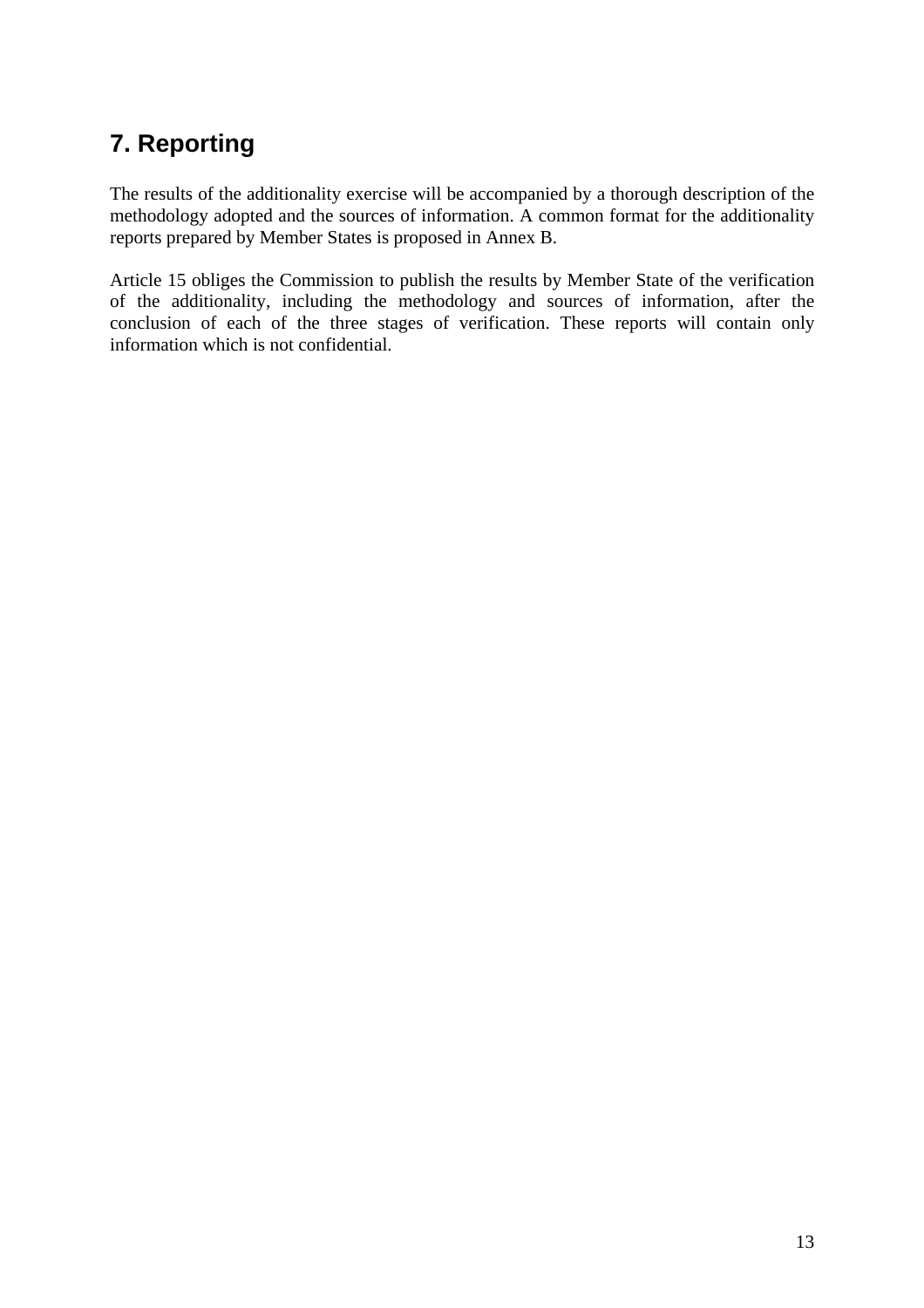# **ANNEX A:**

## <span id="page-13-0"></span>**STANDARD TABLE FOR THE VERIFICATION OF**

## **ADDITIONALITY**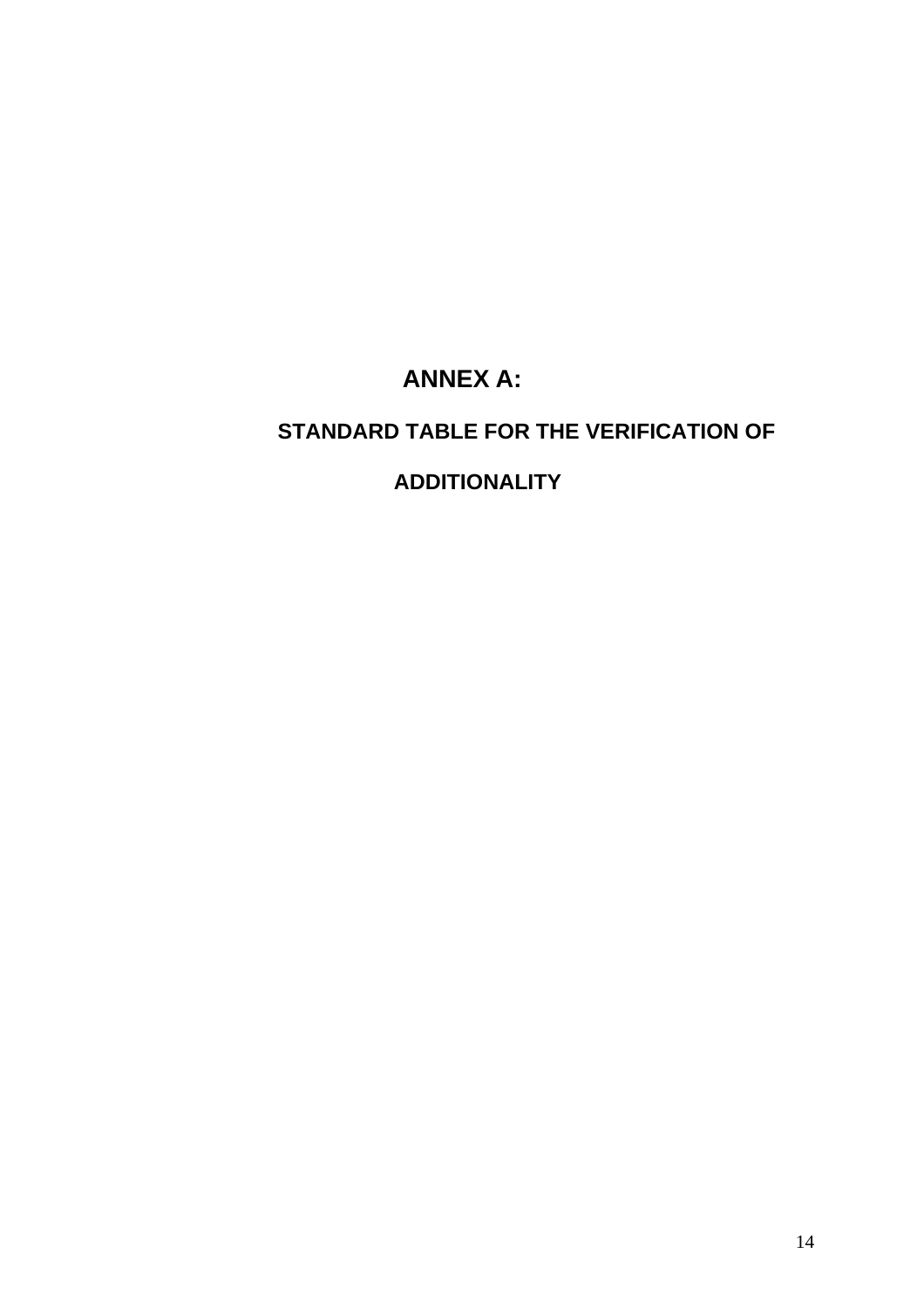#### **Table 1: VERIFICATION OF ADDITIONALITY FOR 2007-13 CONVERGENCE OBJECTIVE – EX ANTE VERIFICATION Summary financial table of public or other equivalent structural expenditure in Convergence objective regions (EUR\*, 2006 prices)**

|                                             |                     | Annual average in 2007-13 NSRF (ex ante) |                |             |                        |                   | Annual average 2000-2005 (actual)** |                                 |    |         |                    |                       |
|---------------------------------------------|---------------------|------------------------------------------|----------------|-------------|------------------------|-------------------|-------------------------------------|---------------------------------|----|---------|--------------------|-----------------------|
|                                             | Total               | Of which<br>public<br>companies          |                | <b>NSRF</b> | Outside<br><b>NSRF</b> | Total             | Total                               | Of which<br>public<br>companies |    | CSF/SPD | Outside<br>CSF/SPD | Total                 |
|                                             | Nat. +<br>EU        | Nat. + EU                                | EU             | Nat.        | Nat.                   | Nat.              | Nat. + EU                           | Nat. + EU                       | EU | Nat     | Nat.               | Nat.                  |
| -1                                          | $2=$<br>$4 + 5 + 6$ | $\mathbf{3}$                             | $\overline{4}$ | 5           | 6                      | $7=$<br>$5+6=2-4$ | $8=$<br>$10+11+12$                  | 9                               | 10 | 11      | 12                 | $13=$<br>$11+12=8-10$ |
|                                             |                     |                                          |                |             |                        |                   |                                     |                                 |    |         |                    |                       |
| <b>Basic infrastructure</b>                 |                     |                                          |                |             |                        |                   |                                     |                                 |    |         |                    |                       |
| Transport                                   |                     |                                          |                |             |                        |                   |                                     |                                 |    |         |                    |                       |
| Telecommunications<br>& information society |                     |                                          |                |             |                        |                   |                                     |                                 |    |         |                    |                       |
| Energy                                      |                     |                                          |                |             |                        |                   |                                     |                                 |    |         |                    |                       |
| Environment & water                         |                     |                                          |                |             |                        |                   |                                     |                                 |    |         |                    |                       |
| Health                                      |                     |                                          |                |             |                        |                   |                                     |                                 |    |         |                    |                       |
| <b>Human Resources</b>                      |                     |                                          |                |             |                        |                   |                                     |                                 |    |         |                    |                       |
| Education                                   |                     |                                          |                |             |                        |                   |                                     |                                 |    |         |                    |                       |
| Training                                    |                     |                                          |                |             |                        |                   |                                     |                                 |    |         |                    |                       |
| <b>RTD</b>                                  |                     |                                          |                |             |                        |                   |                                     |                                 |    |         |                    |                       |
| <b>Productive</b><br>environment            |                     |                                          |                |             |                        |                   |                                     |                                 |    |         |                    |                       |
| Industry                                    |                     |                                          |                |             |                        |                   |                                     |                                 |    |         |                    |                       |
| Services                                    |                     |                                          |                |             |                        |                   |                                     |                                 |    |         |                    |                       |
| Tourism                                     |                     |                                          |                |             |                        |                   |                                     |                                 |    |         |                    |                       |
| <b>Others</b>                               |                     |                                          |                |             |                        |                   |                                     |                                 |    |         |                    |                       |
| <b>Total</b>                                |                     |                                          |                |             |                        |                   |                                     |                                 |    |         |                    |                       |

\* For Member States whose currency is not the euro, the annual average exchange rate of 2005 is to be used.

\*\* 2004-2005 for the 10 new Member States, Romania, Bulgaria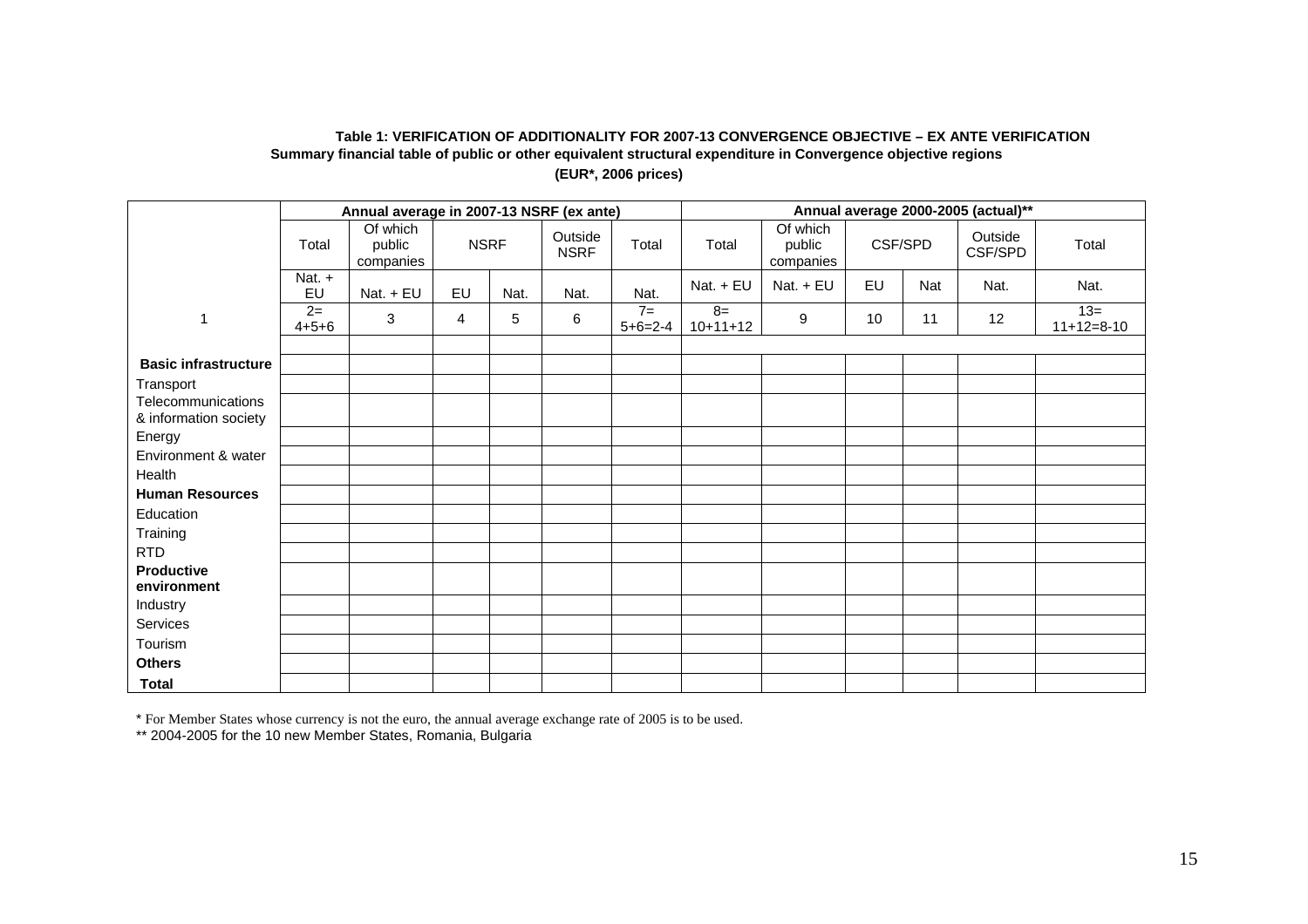#### **Table 1: VERIFICATION OF ADDITIONALITY FOR 2007-13 CONVERGENCE OBJECTIVE – MID-TERM VERIFICATION Summary financial table of public or other equivalent structural expenditure in Convergence objective regions (EUR\*, 2006 prices)**

|                                             |                     | Annual average in 2007-13 NSRF (ex ante) |             |      |                        |                   | Annual average 2007-2010 (actual) |                                 |    |             |                        |                       |
|---------------------------------------------|---------------------|------------------------------------------|-------------|------|------------------------|-------------------|-----------------------------------|---------------------------------|----|-------------|------------------------|-----------------------|
|                                             | Total               | Of which<br>public<br>companies          | <b>NSRF</b> |      | Outside<br><b>NSRF</b> | Total             | Total                             | Of which<br>public<br>companies |    | <b>NSRF</b> | Outside<br><b>NSRF</b> | Total                 |
|                                             | Nat. +<br>EU        | Nat. + EU                                | EU          | Nat. | Nat.                   | Nat.              | Nat. + EU                         | Nat. + EU                       | EU | Nat         | Nat.                   | Nat.                  |
| $\overline{1}$                              | $2=$<br>$4 + 5 + 6$ | $\mathbf{3}$                             | 4           | 5    | 6                      | $7=$<br>$5+6=2-4$ | $8=$<br>$10+11+12$                | 9                               | 10 | 11          | 12                     | $13=$<br>$11+12=8-10$ |
|                                             |                     |                                          |             |      |                        |                   |                                   |                                 |    |             |                        |                       |
| <b>Basic infrastructure</b>                 |                     |                                          |             |      |                        |                   |                                   |                                 |    |             |                        |                       |
| Transport                                   |                     |                                          |             |      |                        |                   |                                   |                                 |    |             |                        |                       |
| Telecommunications<br>& information society |                     |                                          |             |      |                        |                   |                                   |                                 |    |             |                        |                       |
| Energy                                      |                     |                                          |             |      |                        |                   |                                   |                                 |    |             |                        |                       |
| Environment & water                         |                     |                                          |             |      |                        |                   |                                   |                                 |    |             |                        |                       |
| Health                                      |                     |                                          |             |      |                        |                   |                                   |                                 |    |             |                        |                       |
| <b>Human Resources</b>                      |                     |                                          |             |      |                        |                   |                                   |                                 |    |             |                        |                       |
| Education                                   |                     |                                          |             |      |                        |                   |                                   |                                 |    |             |                        |                       |
| Training                                    |                     |                                          |             |      |                        |                   |                                   |                                 |    |             |                        |                       |
| <b>RTD</b>                                  |                     |                                          |             |      |                        |                   |                                   |                                 |    |             |                        |                       |
| <b>Productive</b><br>environment            |                     |                                          |             |      |                        |                   |                                   |                                 |    |             |                        |                       |
| Industry                                    |                     |                                          |             |      |                        |                   |                                   |                                 |    |             |                        |                       |
| Services                                    |                     |                                          |             |      |                        |                   |                                   |                                 |    |             |                        |                       |
| Tourism                                     |                     |                                          |             |      |                        |                   |                                   |                                 |    |             |                        |                       |
| <b>Others</b>                               |                     |                                          |             |      |                        |                   |                                   |                                 |    |             |                        |                       |
| <b>Total</b>                                |                     |                                          |             |      |                        |                   |                                   |                                 |    |             |                        |                       |

\* For Member States whose currency is not the euro, the annual average exchange rate of 2005 is to be used.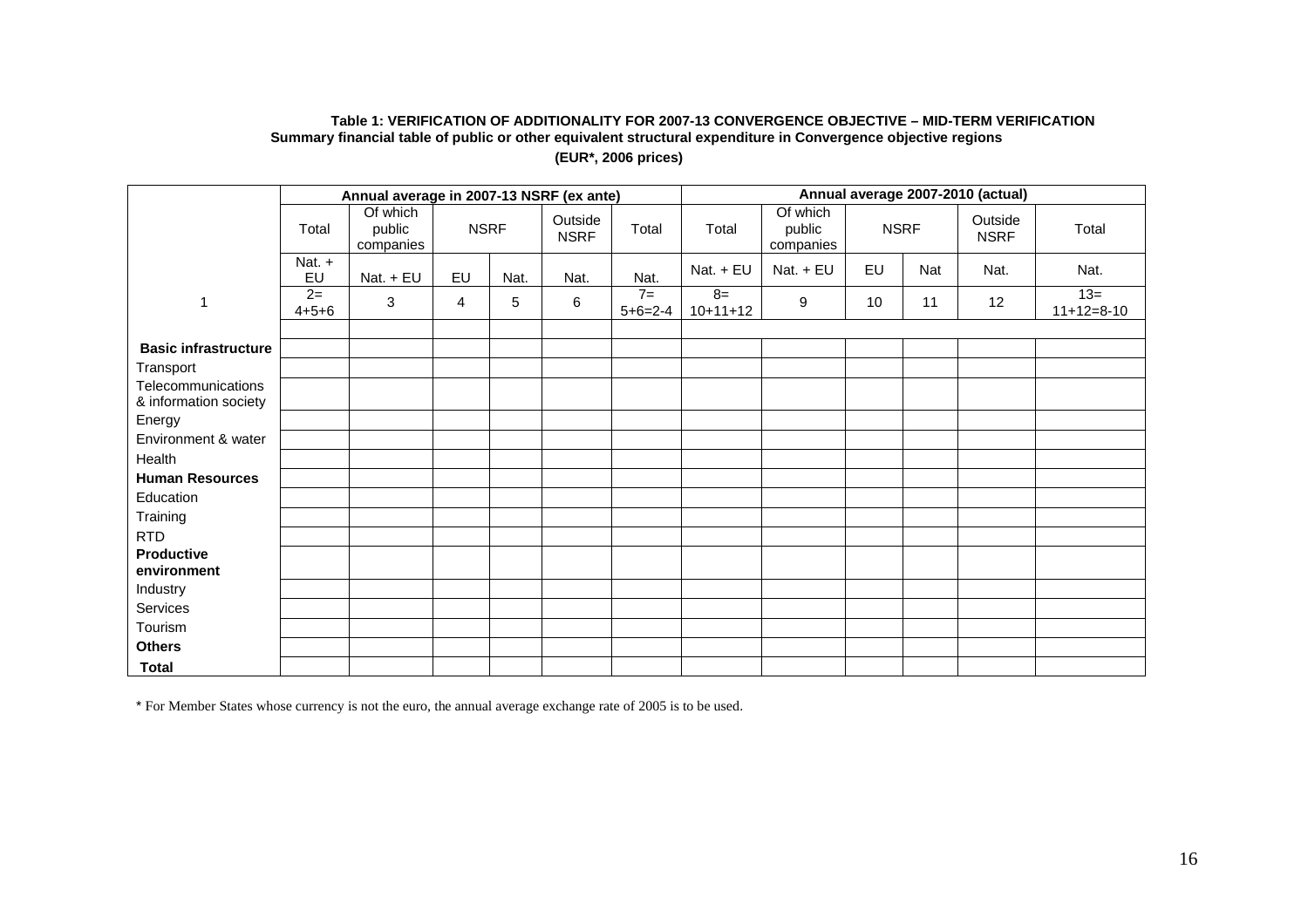#### **Table 1: VERIFICATION OF ADDITIONALITY FOR 2007-13 CONVERGENCE OBJECTIVE – EX POST VERIFICATION Summary financial table of public or other equivalent structural expenditure in Convergence objective regions (EUR\*, 2006 prices)**

|                                             |                     | Annual average in 2007-13 NSRF (ex ante) |             |      |                        |                   | Annual average 2007-2013 (actual) |                                 |    |             |                        |                       |
|---------------------------------------------|---------------------|------------------------------------------|-------------|------|------------------------|-------------------|-----------------------------------|---------------------------------|----|-------------|------------------------|-----------------------|
|                                             | Total               | Of which<br>public<br>companies          | <b>NSRF</b> |      | Outside<br><b>NSRF</b> | Total             | Total                             | Of which<br>public<br>companies |    | <b>NSRF</b> | Outside<br><b>NSRF</b> | Total                 |
|                                             | Nat. +<br>EU        | Nat. + EU                                | EU          | Nat. | Nat.                   | Nat.              | Nat. + EU                         | Nat. + EU                       | EU | Nat         | Nat.                   | Nat.                  |
| $\overline{1}$                              | $2=$<br>$4 + 5 + 6$ | $\mathbf{3}$                             | 4           | 5    | 6                      | $7=$<br>$5+6=2-4$ | $8=$<br>$10+11+12$                | 9                               | 10 | 11          | 12                     | $13=$<br>$11+12=8-10$ |
|                                             |                     |                                          |             |      |                        |                   |                                   |                                 |    |             |                        |                       |
| <b>Basic infrastructure</b>                 |                     |                                          |             |      |                        |                   |                                   |                                 |    |             |                        |                       |
| Transport                                   |                     |                                          |             |      |                        |                   |                                   |                                 |    |             |                        |                       |
| Telecommunications<br>& information society |                     |                                          |             |      |                        |                   |                                   |                                 |    |             |                        |                       |
| Energy                                      |                     |                                          |             |      |                        |                   |                                   |                                 |    |             |                        |                       |
| Environment & water                         |                     |                                          |             |      |                        |                   |                                   |                                 |    |             |                        |                       |
| Health                                      |                     |                                          |             |      |                        |                   |                                   |                                 |    |             |                        |                       |
| <b>Human Resources</b>                      |                     |                                          |             |      |                        |                   |                                   |                                 |    |             |                        |                       |
| Education                                   |                     |                                          |             |      |                        |                   |                                   |                                 |    |             |                        |                       |
| Training                                    |                     |                                          |             |      |                        |                   |                                   |                                 |    |             |                        |                       |
| <b>RTD</b>                                  |                     |                                          |             |      |                        |                   |                                   |                                 |    |             |                        |                       |
| <b>Productive</b><br>environment            |                     |                                          |             |      |                        |                   |                                   |                                 |    |             |                        |                       |
| Industry                                    |                     |                                          |             |      |                        |                   |                                   |                                 |    |             |                        |                       |
| Services                                    |                     |                                          |             |      |                        |                   |                                   |                                 |    |             |                        |                       |
| Tourism                                     |                     |                                          |             |      |                        |                   |                                   |                                 |    |             |                        |                       |
| <b>Others</b>                               |                     |                                          |             |      |                        |                   |                                   |                                 |    |             |                        |                       |
| <b>Total</b>                                |                     |                                          |             |      |                        |                   |                                   |                                 |    |             |                        |                       |

\* For Member States whose currency is not the euro, the annual average exchange rate of 2005 is to be used.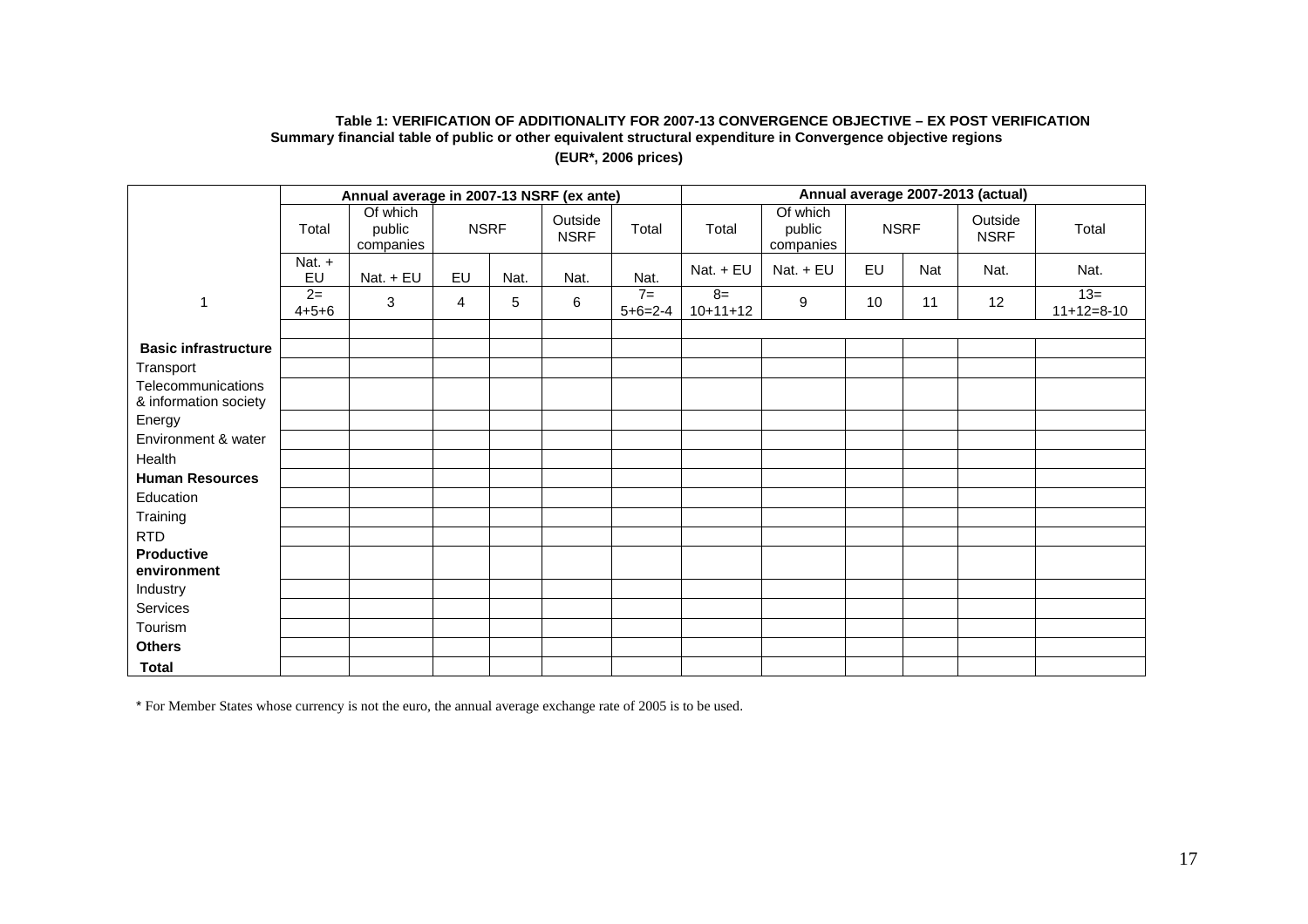# **ANNEX B**:

<span id="page-17-0"></span>**COMMON STRUCTURE OF** 

 **ADDITIONALITY REPORTS**